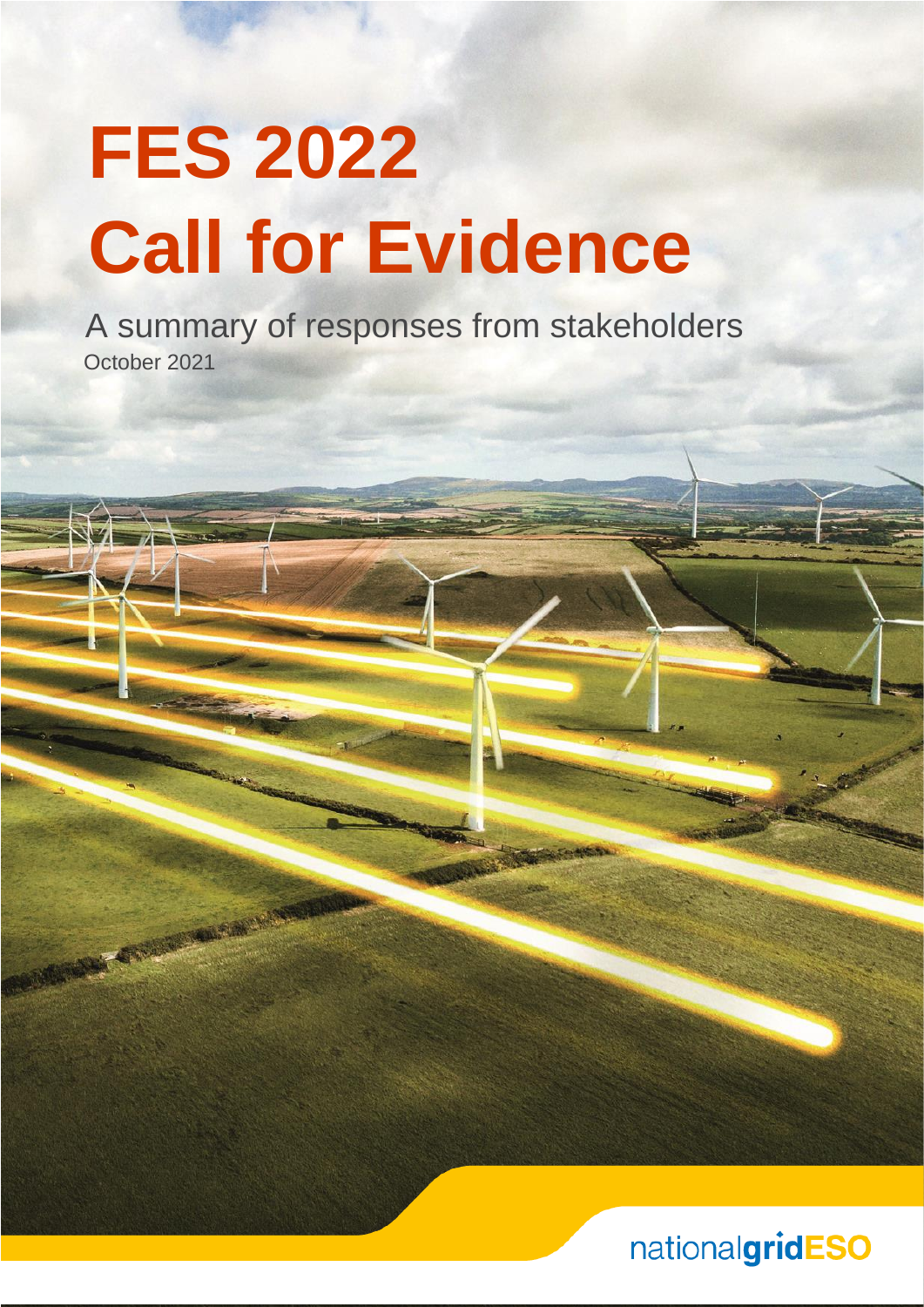### **Introduction**

The FES 2022 Call for Evidence was open during September, providing all our stakeholders with the opportunity to contribute to FES 2022 via this online consultation. We posed a range of questions asking for evidence, insight, and research that we can consider for FES 2022. We have provided below short summaries of the responses we have received.

Many thanks to all those that took the time to respond to the survey throughout September.

The Call for Evidence is the beginning of our engagement programme for FES 2022 and compliments 1:1 engagement, focus workshops and other meetings.

We will consider the insight we gather from all our engagement and will share how we will take it forward in the FES 2022 Stakeholder Feedback Document that we will publish in spring next year.

If you have any queries, please email: [FES@nationalgrideso.com](mailto:FES@nationalgrideso.com)

### **Contents**

| Communications and engagement                       | Page 3 |
|-----------------------------------------------------|--------|
| FES 2021 documents and launch                       | Page 3 |
| Net zero                                            | Page 4 |
| FES 2021 scenario framework, assumptions & analysis | Page 4 |
| <b>Regional FES</b>                                 | Page 4 |
| FES modelling                                       | Page 6 |
| Demand                                              | Page 6 |
| Electricity generation and technologies             | Page 6 |
| Natural gas, bioenergy, and hydrogen                | Page 7 |
| Flexibility and whole system                        | Page 7 |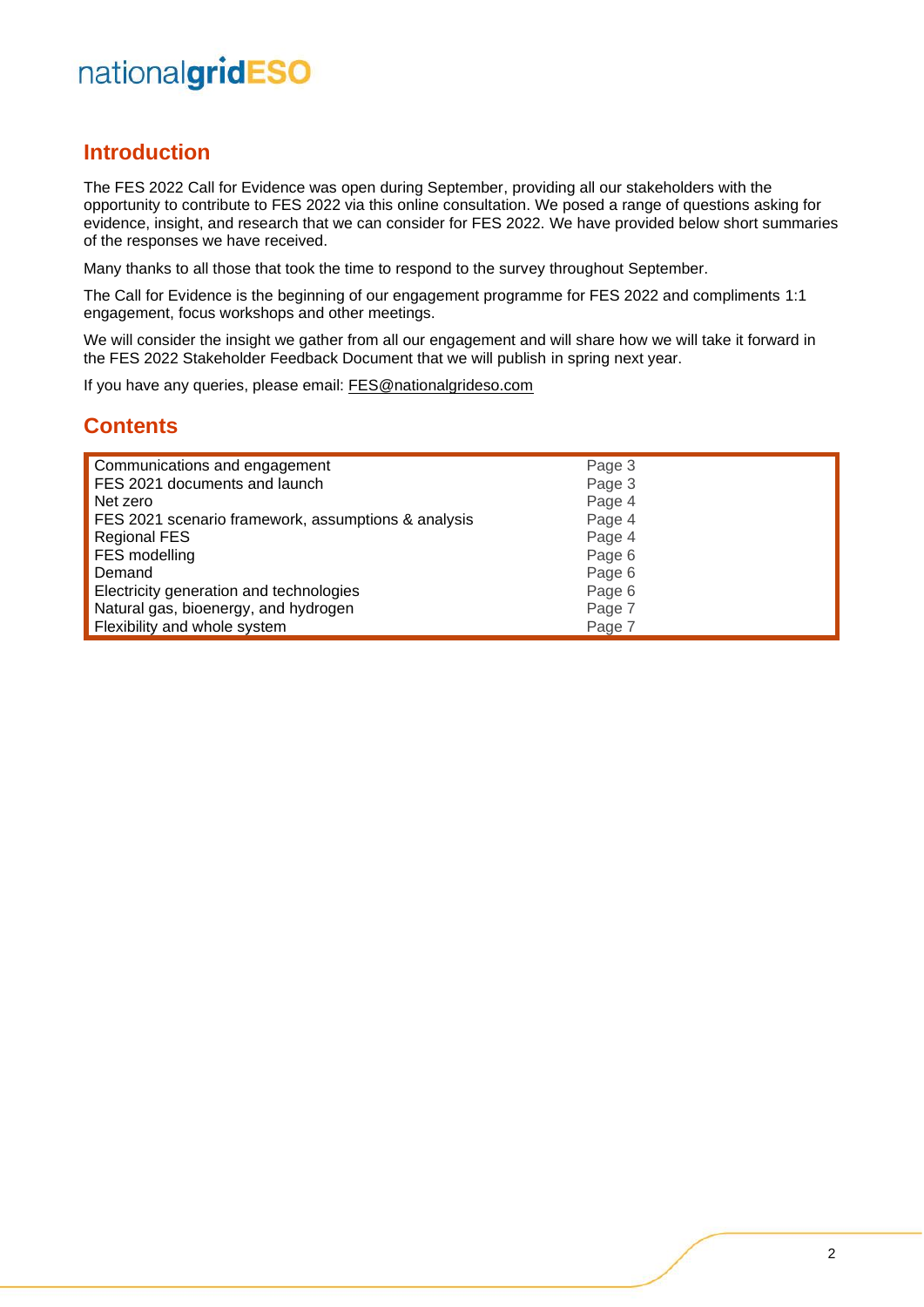### **Communications and engagement**

#### **Communication**

Positive comments were received in the responses regarding our communications, in particular highlighting the numerous opportunities stakeholders are given to contribute to FES and our engagement.

Areas for improvement include:

- Making our newsletters and email more interesting by including more graphics
- Consider hosting short interactive webinars on specific topics
- Using more accurate graphics for FES 2022
- Utilising an API for accessing data in the workbook
- Providing engagement updates for the rest of the year post FES launch

#### **Website**

The changes we made this year to the FES website were well received with comments in the survey stating it was useful, clear, coherent, well laid out and with good accessibility.

There were a couple of suggestions for ways to improve:

- Include some headline findings rather than broad key messages; analysis snapshots would be welcome
- There are numerous ways to access the same information, the website could be simplified with better use of navigation

### **FES 2021 documents and launch**

#### **FES 2021 documents**

The survey responses provided positive comments regarding the suite of FES 2021 document with the data workbook highlighted as containing the necessary base data, making for a solid foundation. FES in 5 continues to be a useful summary document.

As in other areas of the survey, we received areas to explore for improvement for FES 2022:

- Ensure the non-interactive version is available at time of launch as the interactive version does not allow for copy and paste
- Be clear that the main report is an interactive version
- Provide varying levels of granularity for varying audiences
- Improve the navigation of the main document as it can be difficult to follow, current perception is that it is full of links and jargon
- Provide more detail regarding nuclear energy and how its role varies in scenarios
- Consider numbering the scenarios in the future if they remain unchanged (for example CT20, CT21) to enable referencing aspects that have changed since last year.
- Could FES by split by technology like the CCC's  $6<sup>th</sup>$  Carbon Budget to provide more technology specific analysis
- More visual description
- More concise summary of key changes from FES to FES to include assumptions, drivers, policy changes, views, decisions, and publications used.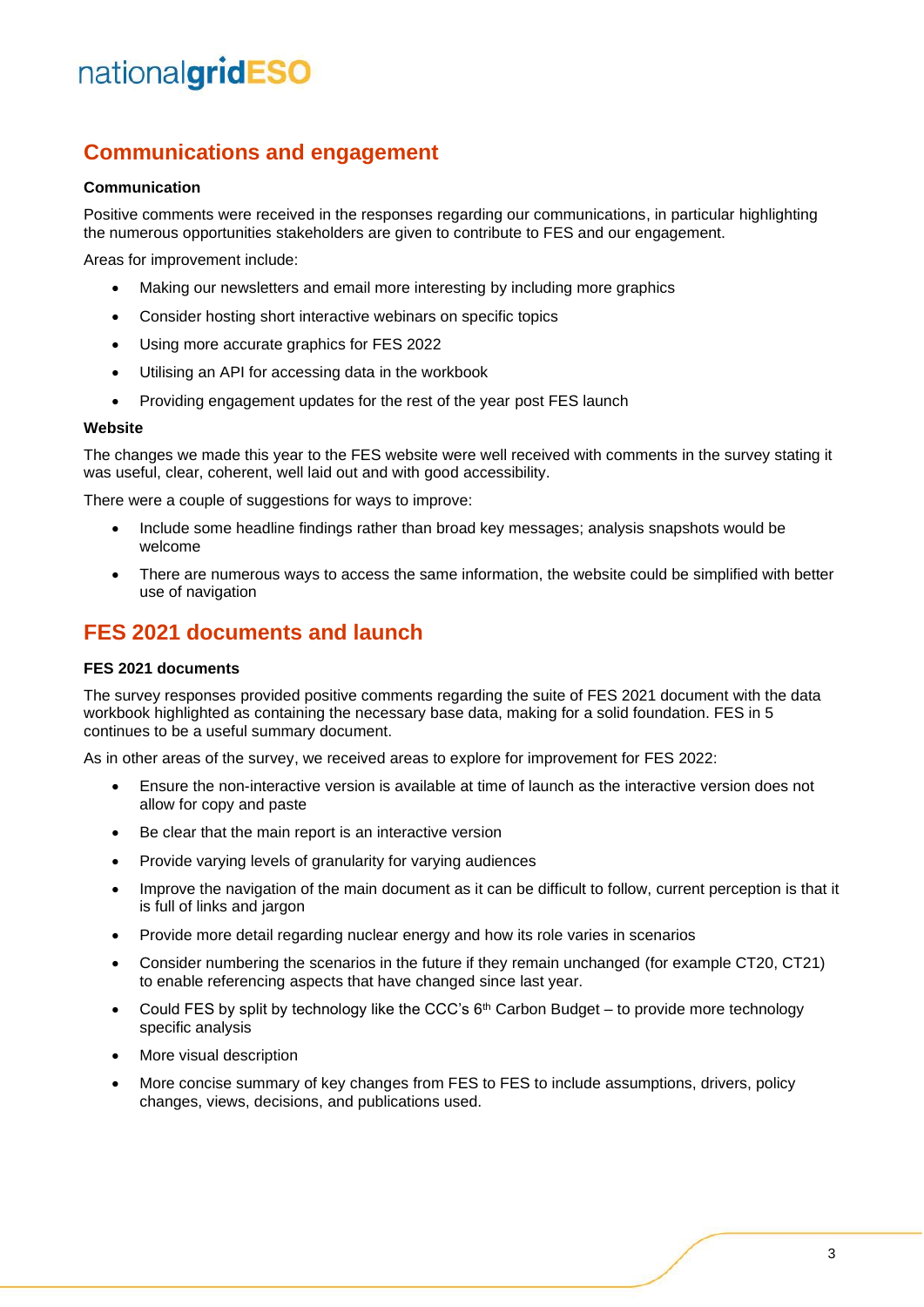#### **FES 2021 launch**

We received positive feedback for the FES 2021 launch with stakeholders citing that we provided a good overview of the analysis, helpful deep-dives, and Q&A sessions. There was a good balance during the week between presentations and Q&A. It was appreciated that all the questions raised during the launch week were included in the Q&A document after and a common feedback thread is that many of the presentations were excellent.

For improvement:

- More advance notice of the launch event  $-3$ -6 months in advance would be ideal
- Ensure links are sent out after the event for viewing the presentations
- Spread the sessions out more so it is easier to attend all of them
- Launch sessions to include more analysis insight rather than repeating FES explain more of the implications and modelling
- Host breakout sessions on specific topics
- Consider an alternative online launch platform as there were security issues with restricted access

### **Net zero**

In relation to how we incorporate the 2050 net zero emissions target in FES, and more generally around how we account for emissions, we received a range of feedback on specific topics associated with net zero.

This included general suggestions around what should be added to the scenarios, for example including sensitivity analysis around the net zero target and ensuring all scenarios reach net zero. There were specific suggestions around potential different carbon accounting methodologies. There was also affirmative feedback that the current approach used was broadly correct.

### **FES 2021 scenario framework, assumptions & analysis**

Many respondents supported retaining the scenarios from FES 2021 for FES 2022 with year-on-year consistency being a key theme. Some respondents supported the removal of non-net zero scenarios, whereas others questioned whether some aspects of the net zero scenarios were too ambitious.

Therefore, based on this feedback our initial proposal to retain the FES 2020 scenario framework for FES 2022 remains unchanged.

We also received some specific feedback on assumptions in areas including underlying demand reduction, aviation, commodity prices, tidal energy, heat pumps, hydrogen demand, nuclear plant and carbon capture and storage.

It was highlighted that resolutions at COP26 could change the energy landscape and could result in the need to make changes to the scenario framework to account for this.

# **Regional FES**

**What additional aspects of the whole energy system do think would benefit from a more bottom-up regional modelling approach like our new spatial heat model?**

Stakeholders provided a variety of responses in the survey:

- Hydrogen use for heating
- EV take up based on recharging availability and urban and remote uptake comparisons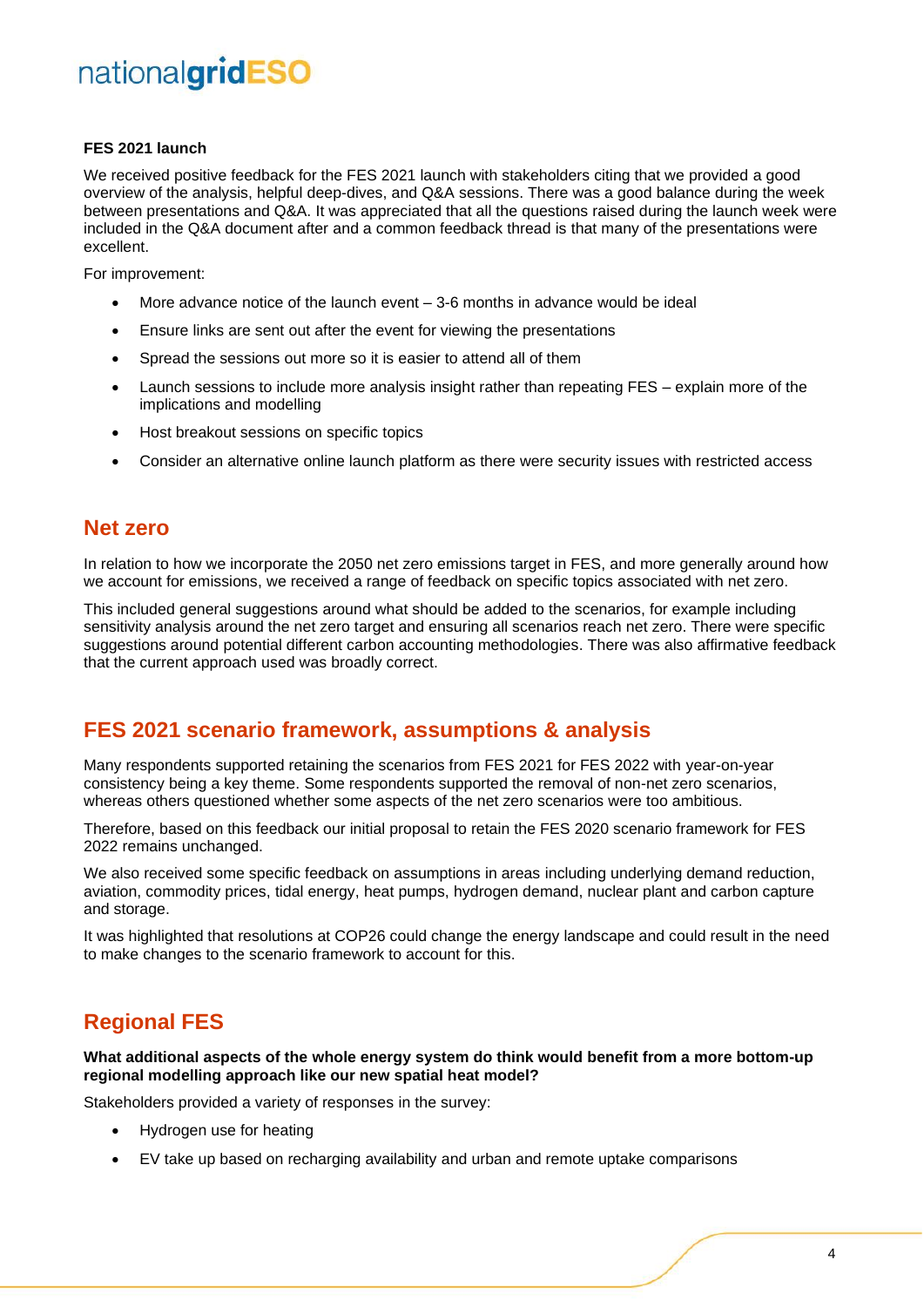- Heat network development
- Customer engagement
- Electricity generation technologies and how they may alter over time
- Solar heating and heat storage technologies
- More on distribution-connected electricity generation
- Inclusion of large tidal range projects and schemes
- Deployment of hydrogen
- Demand forecasts and generation capacity projections

#### **We introduced a new visualisation of our regional breakdown of FES electricity data. Do you have any comments or suggestions on how we can improve?**

We received positive comments about the visualisation, stakeholders citing that it is useful, infographics presentations are spectacular and being able to sort the data based on the NUTS regions or GSPs is welcomed.

For us to consider, it would be helpful if the FES document shows a regional breakdown of potential future emissions considering all types of current and future generation technologies. And for us to think about the end user of the visualisation to ensure it meets the needs and benefits stakeholders.

#### **What would you like to see us change, focus on, or prioritise as we develop regional whole energy system scenarios?**

We received a wide range of responses for this question covering the following:

- FES tool kit for local deployment
- Different spatial scenarios in terms of economic, demographic and transport demands and infrastructure
- Role of nuclear power in regional decarbonisation, for example advanced nuclear technologies, given their deployment in the 2030s. And more on nuclear hydrogen production.
- Planning for the very long term with no fossil fuel generation
- Top to bottom communications and interfaces, for example: customer-DSO/Suppliers + Aggregators ESO/Market
- Tidal stream resource
- CO2 storage and CCUS deployment
- More sharing of datasets / assumptions being made and greater understanding of how ESO assumptions / modelling differs to others. Understanding any modelling differences between the DFES and FES and looking to see if they can be bought together
- Focus on demonstrating where granular regional modelling can improve the accuracy of forecasts for what FES is used for – including a more granular view of gas scenario projections as gas DFES equivalents to do not exist.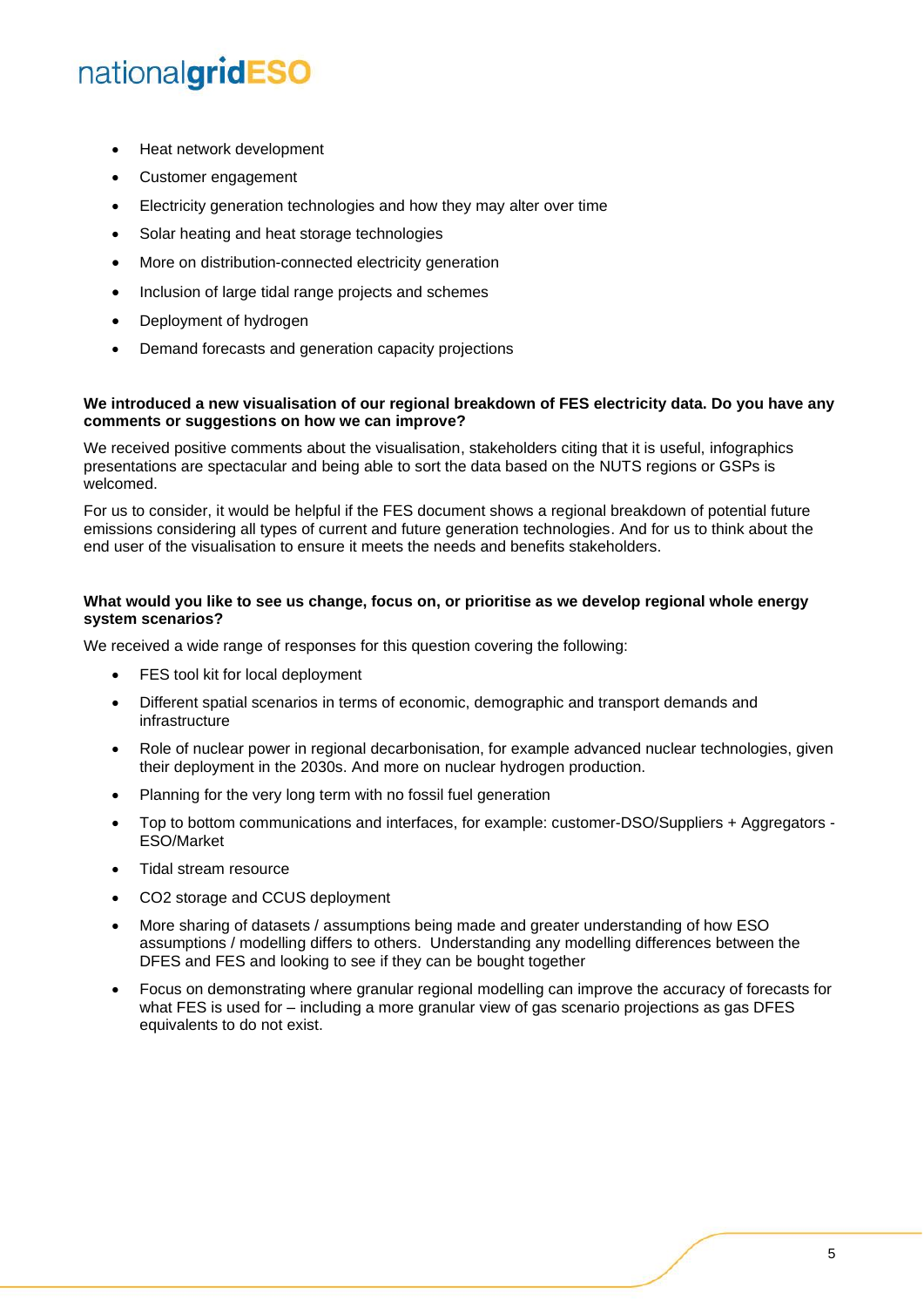# **FES modelling**

#### **Are there any data sources you are aware of that you feel could be useful in our modelling?**

Some respondents provided suggestions for additional data sources that we could incorporate into our future modelling. These include suggestions for tidal resources and the outputs of other studies that have been conducted in areas that overlap with our modelling of future energy use along with regional data from Distribution Network Operator's DFES publications.

#### **FES modelling: are there any areas in which you feel our modelling could be improved to better meet your requirements?**

Many respondents offered suggestions to help enhance the modelling we perform. Suggestions include:

- Improvements to the modelling of tidal streams or ranges
- The importance of integrated modelling across sectors. A further respondent suggested building on existing work on hydrogen production from nuclear sources to also consider wider industrial processes.
- Inconsistency between data formats published in different years has made it more difficult to use the data. A suggestion was made to use standard database formats without spaces or other formatting as this would make it easier for 3rd parties to use the data.
- Modelling of uncertainty in extended periods of low renewable output and the use of long duration storage
- Inclusion of a combined CO2 storage profile across all technologies and sectors
- Increasing regional modelling and reflecting economic geographies

### **Demand**

#### **Electricity and natural gas demand: do you have any views on the annual and peak demand ranges used in FES 2021? What should we consider changing for FES 2022?**

Most stakeholders were comfortable with the demand ranges. Some respondents were interested in finding out more about the differences between FES demands and other modelled demands, such as in the CCC Sixth Carbon Budget modelling.

There was interest in exploring peak demands further, with reference to the recent volatility in the international natural gas market and what steps could be taken to reduce the impact of extreme peaking events on the scenarios.

There was some concern about uptake rates of key technologies and how these could be realised.

### **Electricity generation and technologies**

#### **Electricity generation and technologies: what are your thoughts on the electricity generation results in FES 2021? Is the technology mix accurate and what should we change for FES 2022?**

There was acknowledgement that the technology mix was broadly right, as well as responses which emphasised that the FES scenarios should remain as scenarios covering a range of possibilities and not try to become forecasts.

Most of the remaining responses were focused on suggestions relating to specific technologies. These suggestions included:

- A larger potential role for tidal energy and a distinction between tidal stream and tidal range technology.
- Alternative assumptions around BECCS/CCUS relating to cost, load factor and total deployment.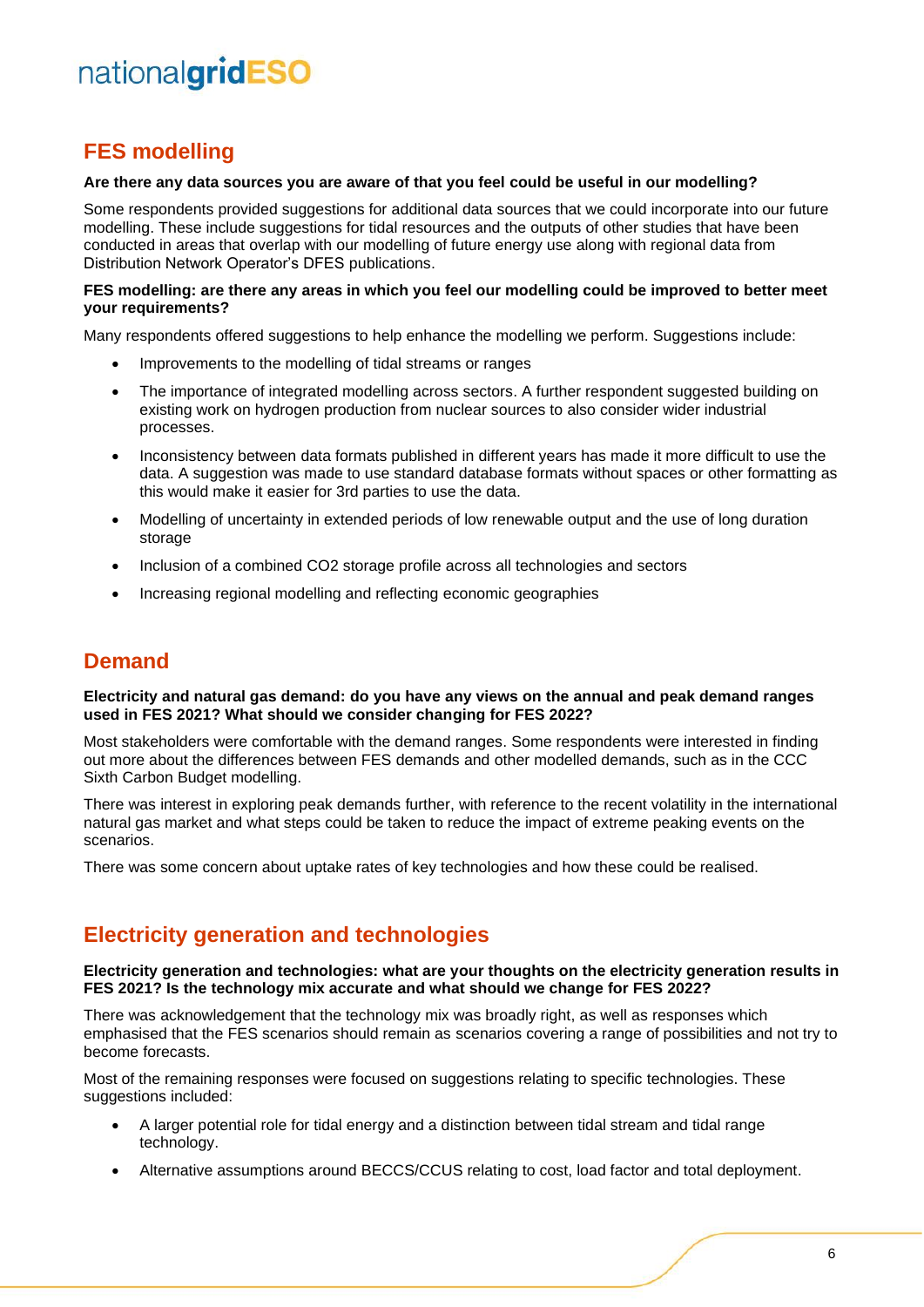- Increased storage and flexibility provision.
- More positive assumptions around nuclear to reflect recent Government ambition/policy. They should also include small and advanced modular nuclear reactors.

# **Natural gas, bioenergy, and hydrogen**

#### **Natural gas: to what extent do you see a role for natural gas in Britain's decarbonising economy and what will be its key use(s) if any?**

Responses spanned a full range of opinions. A minority of respondents felt that natural gas is essential because alternatives would be expensive and slow to implement. Some people felt strongly that burning of natural gas must stop in the same way that we largely phased out the use of coal generation. Most people felt that continued use of natural gas would be dependent on the effectiveness of sequestration technology or our ability to repurpose it. There was specific interest in our projected reliance on gas imports – stakeholders would value continued analysis in this area to help them understand risk and opportunities presented by increased exposure to price changes.

Many respondents highlighted the opportunity to use the enduring transmission assets for large scale storage and movement of energy around the country, either as hydrogen or as natural gas.

Several respondents believe that complete phase out of natural gas is unlikely, citing the cost of complete abatement/sequestration and its utility for high temperature industrial processes and for security of supply during periods of low wind and solar generation.

#### **Bioenergy: what role do you see for bioenergy in the future? Do we need to consider changes for FES 2022?**

We received a range of opinions regarding bioenergy, with some unsure about its potential applications. A third of respondents believe bioenergy will, or should, have a minimal role in the future energy system citing concerns about the sustainability of the feedstock, the process of importing feedstock, concerns about the effectiveness of sequestration and concerns around growing trees to burn them (i.e. a preference to grow but not burn the trees). Less respondents saw a role for bioenergy in the future, mainly for negative emissions and for mitigating hydrocarbon use in transport (bioethanol, sustainable aviation fuel (SAF) etc.)

Specific recommendations for FES 2022 include:

- At least one net zero scenario with no bioenergy/BECCS. Biomass use in scenarios should be limited to a 'technology of last resort' and scale of use should be based on the amount of residual emissions which need offsetting rather than on bioenergy supply.
- Exclusion of SAF from crops grown specifically for that purpose, in line with the consultation for the potential SAF mandate (https://www.gov.uk/government/consultations/mandating-the-use-ofsustainable-aviation-fuels-in-the-uk)

#### **Hydrogen: how and where do you envisage hydrogen making the biggest contribution to decarbonising the GB economy and how much of an overall contribution will it make?**

Some respondents explicitly stated concerns around the production of blue hydrogen in large quantities with another respondent suggesting it should be used, but only as a means to transition to hydrogen which would be produced in other ways in the long term. There was a concern that blue hydrogen may increase fuel poverty and maintain fossil fuel revenues for oil and gas companies rather than forcing them to support electrification (which could be beneficial for them if done early enough) and decrease the total cost of decarbonisation.

Green hydrogen was seen by most respondents as being essential for leveraging renewables to their full extent and for maximising export potential. There were also respondents strongly advocating for more hydrogen to be produced using nuclear power, given the government's published intent to grow nuclear generation capacity.

There were many suggestions for applications of hydrogen in the whole energy system with the caveat that it would ultimately depend on: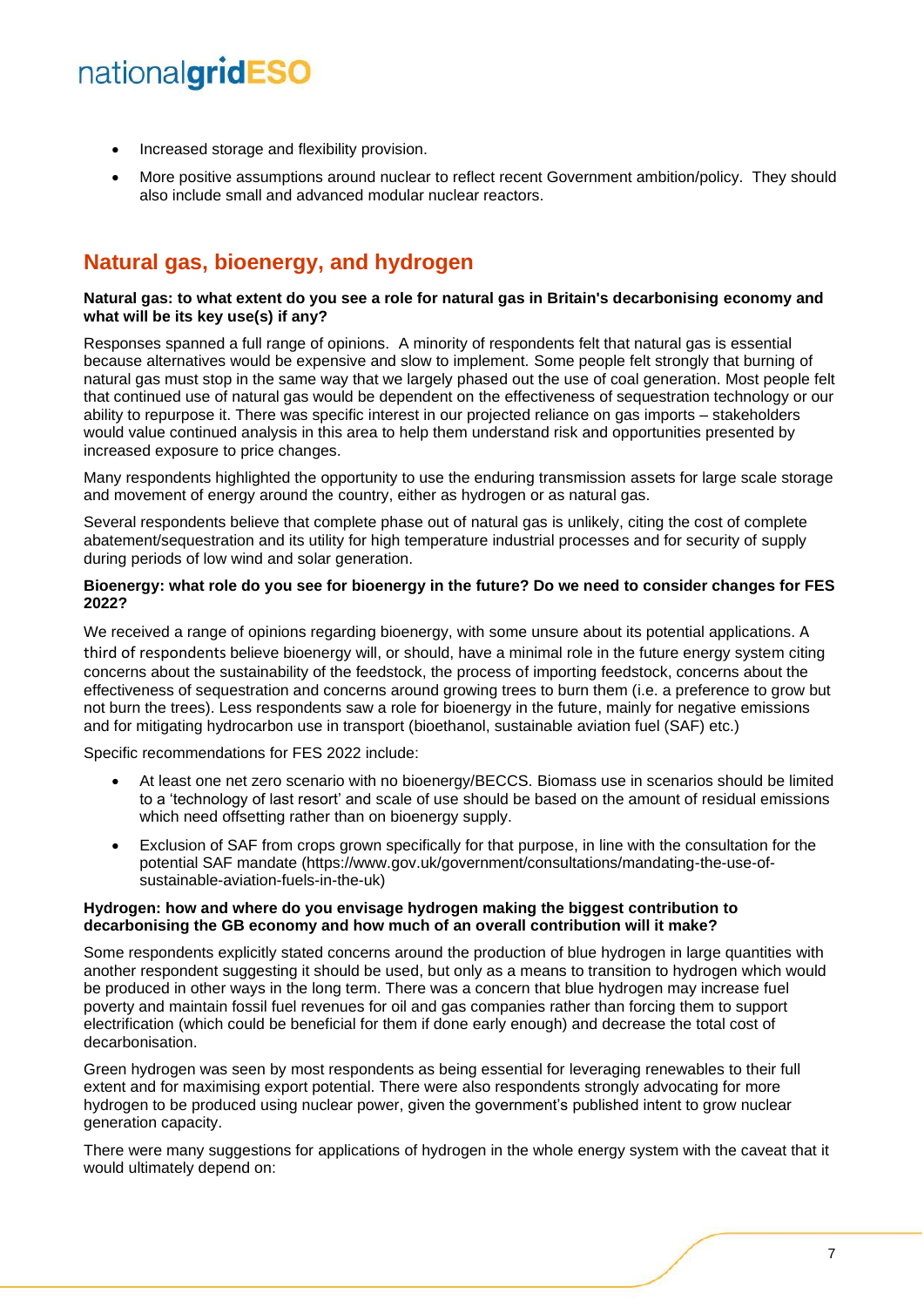- How electrified the country's energy system is: as well as
- Available infrastructure, support mechanisms and wider policy developments (both in the hydrogen space and in other correlated markets, such as gas, CCUS, heat networks and other sectors that may form part of future hydrogen business models).

One respondent made the point that the government's hydrogen strategy envisages 20-35% of the UK's energy demand in 2050 to be met by hydrogen, mainly for transport and industrial – but also that there are differences of opinion. There was a consensus that this should be explored further in FES 2022.

Suggested applications are in line with current FES modelling and include:

- Chemical processes and high heat industrial processes
- Fuel for transport (road, air, and shipping)
- Heating, though this would be dependent on our ability to transport it safely and efficiently, which is a major challenge with the current infrastructure
- **Electricity generation**
- Storage/flexibility for peak power generation and inter-seasonal changes in supply/demand. There was a suggestion that a further 10TWh of hydrogen storage would be needed over and above the 15TWh already assumed in Leading the Way (FES 2021) to provide the long duration storage needed during extended periods of low renewable generation
- Decentralisation local generation and use
- Production of other chemicals such as 'green methane' (hydrogen with sequestered carbon dioxide) as well as ammonia – both of which enable other activities in the energy industry in the UK and abroad.

### **Flexibility and whole system**

#### **Which technologies will be the main providers of system flexibility in the future and what are their key features?**

The responses included:

- Open Cycle Gas Turbines
- Batteries (Thermal, Electrical, Potential Energy Stores/Pumped Storage, Liquid/Compressed air storage) with capability for long duration and large-scale electricity storage
- Electric vehicle batteries through smart charging and vehicle-to-grid, though there were some respondents who were sceptical this technology and infrastructure would be deployed in time or at the right scale
- Heat pumps with thermal stores allowing for central demand management
- Hydrogen production (all types) and storage with existing combined cycle gas turbines converted to run on hydrogen for peak demand periods or low renewable periods
- Decentralisation: greater flexibility where there is a need for it
- Regulation and policies which incentivise activities to help flexibility such as production in times of excess renewable supply
- European interconnectors and long-distance interconnection (i.e. with Africa something we don't currently model)
- Rooftop photovoltaics (PV) generation combined with domestic storage and smart meters to eliminate the evening peak electricity demand
- Network heat pumps with load shifting algorithms, which weren't part of the modelling for FES 2021